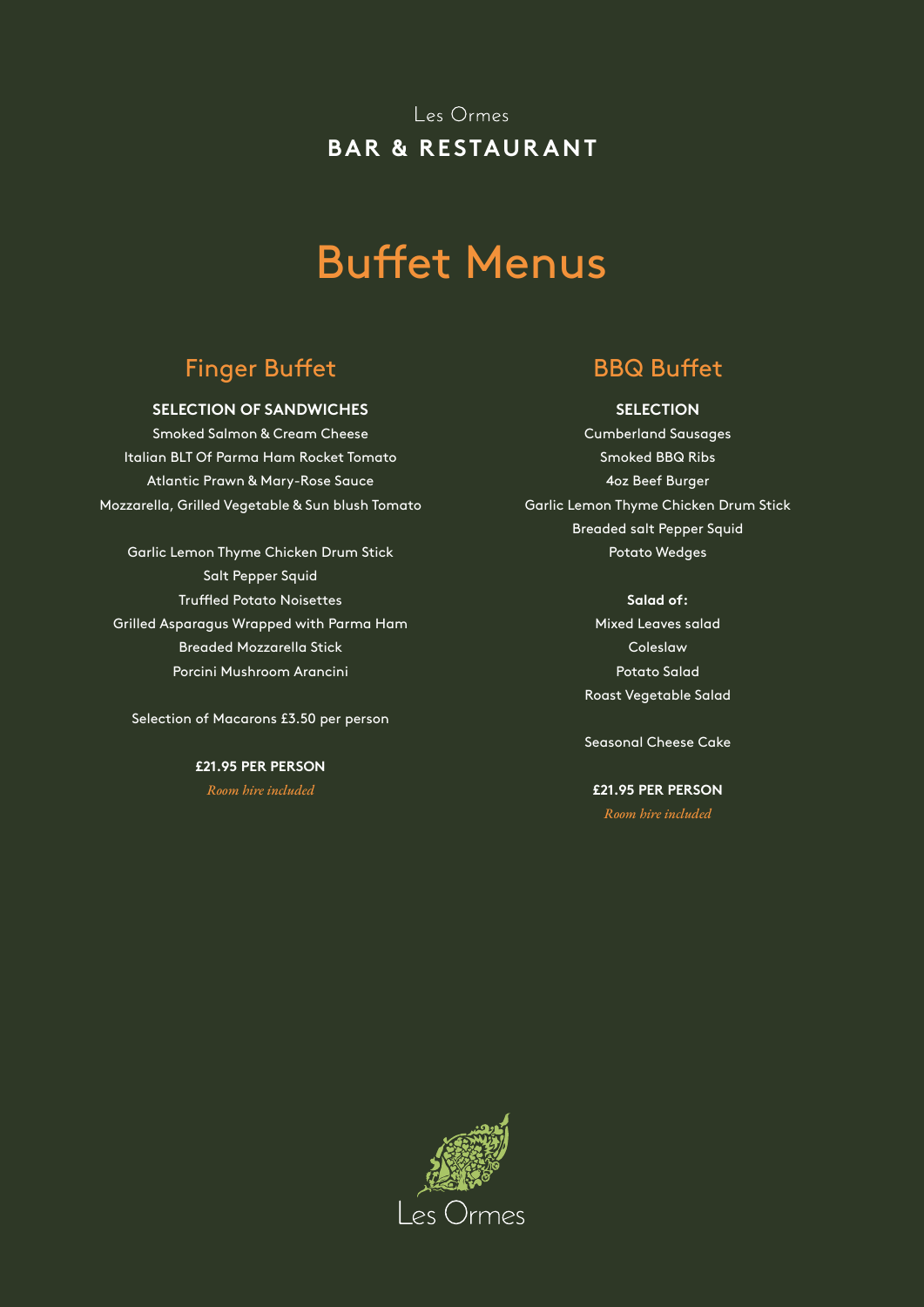# Sandwich Selection

## **SELECTION OF SANDWICHES . . . . . . . . . 7.95pp**

Smoked Salmon & Cream Cheese Italian BLT Of Parma Ham Rocket Tomato Atlantic Prawn & Mary-rose Sauce Mozzarella, Grilled Vegetable & Sun blush Tomato

Scone, Butter & Jams

## Buffet A Buffet B

## **SELECTION OF SANDWICHES . . . . . . . . 10.95pp**

Smoked Salmon & Cream Cheese Italian BLT Of Parma Ham Rocket Tomato Atlantic Prawn & Mary-rose Sauce Mozzarella, Grilled Vegetable & Sun blush Tomato

Cocktails Sausages Mini Scotch Egg Mini Pork Pie Sausage Rolls Pototo Wedges